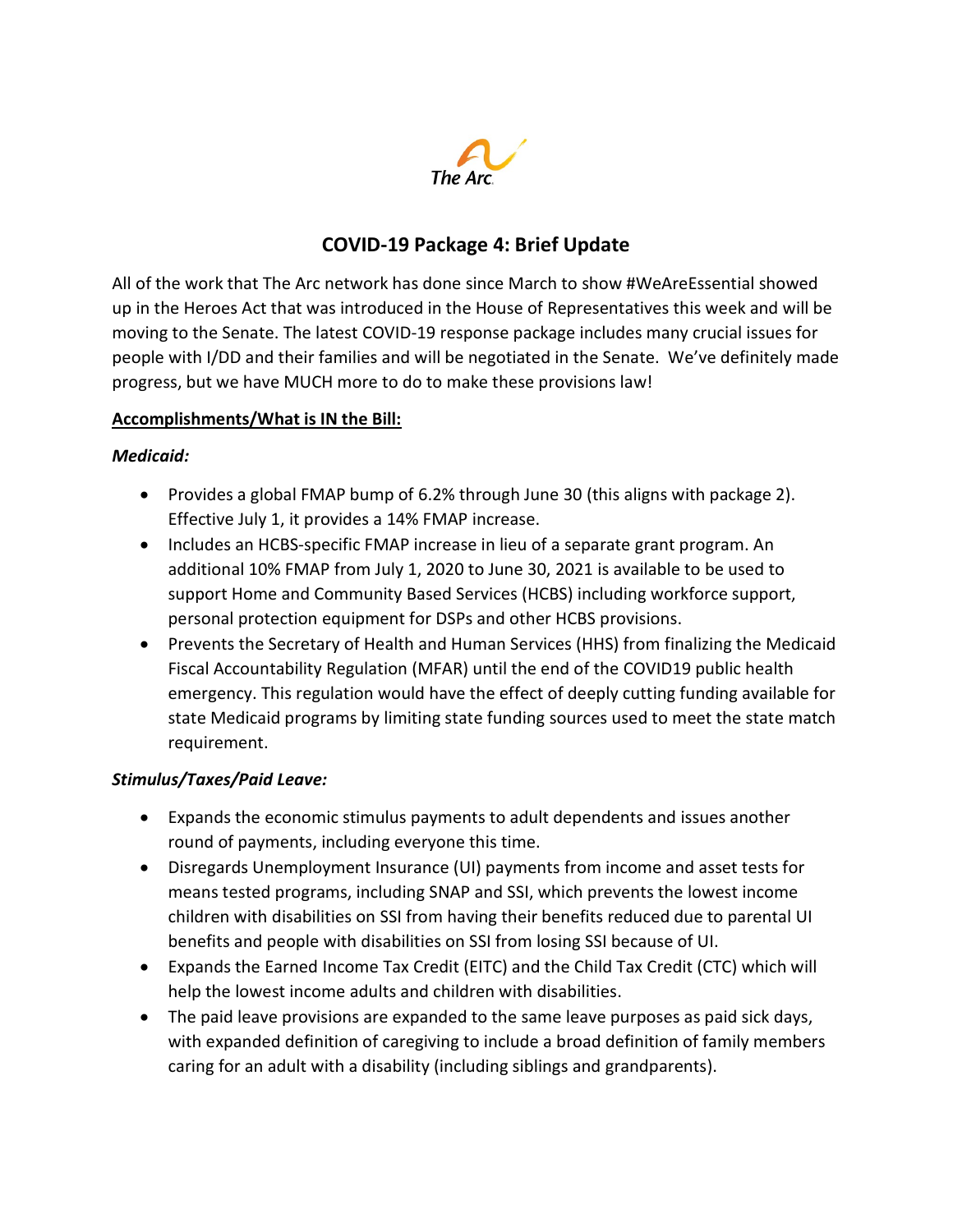- Tax credits for paid leave extended to 2021 and increased, but are not allowed for large employers (500+, based on ACA mandate) from receiving credits which will include some chapters while extending the paid leave mandate to them.
- Increases SNAP benefits, prohibits the harmful rules we advocated against this year, requires USDA to better track Online Ordering waivers and creates a temporary hot food exemption for existing SNAP retailers (so people can buy hot food at grocery stores).

# Workforce:

- Provides \$850 million in child and adults with disabilities care (called Family Care) funding for essential personnel, including DSPs.
- Includes the DSP workforce in the essential workforce for funding for hazard pay and overtime.

# Housing and Transportation:

- \$100 billion of emergency rental assistance for up to two years
- A broad, uniform 12-month eviction moratorium
- \$11.5 billion for the Emergency Solutions Grants program to protect people experiencing homelessness
- It also includes significant funding for including \$200 million for Sec. 811 Supportive Housing for People with Disabilities, \$4 billion for tenant-based vouchers (including \$1 billion for new vouchers), and \$750 million for Project-Based Rental Assistance.
- Provides \$15.75 billion in emergency operating support for public transportation
- Codifies the regulatory requirement that state Medicaid programs cover non-emergency medical transportation (NEMT).

# Non-Profits:

- Expansion of the Paycheck Protection Program to apply to larger employers (above 500 employees) and to extend through the end of the year.
- Increases the value of the employee retention tax credit from 50% of \$10,000 to a maximum of 80% of \$15,000 per quarter. (raising maximum value from \$5,000 per employee to \$36,000(.
- Requires the Federal reserve to include non-profits (including larger non-profits) in the main street lending programs and to create specific repayment terms for non-profits
- Reverse a U.S. Labor Department rule that tells states to bill immediately for 100% of the costs of UI benefits paid to employees. Rule requires nonprofits to wait for their 50% reimbursement allowed under previous stimulus legislation.
- Provide a 50% refundable payroll credit for qualified fixed costs including rent, etc.
- Provides an additional \$10 billion for Economic Injury Disaster Loan program grants.